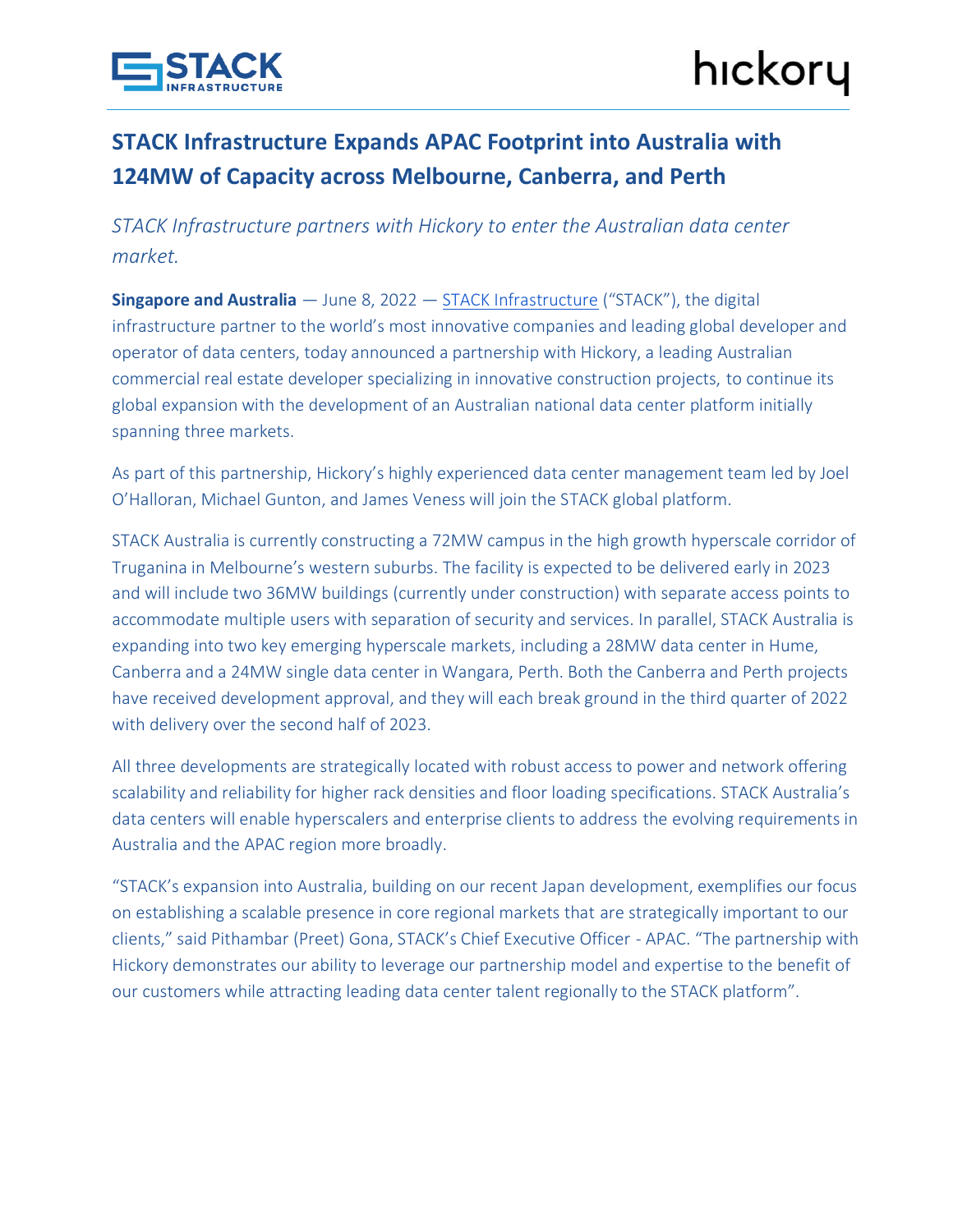

"Hickory is well-positioned to help concurrently develop efficient facilities across three key locations," said Michael Argyrou, CEO of Hickory. "Partnering with STACK enables us to leverage an outstanding global operating platform and innovative capital solutions to target hyperscale customer growth in key markets."

This milestone follows the recent announcement of STACK's entrance to the APAC market with the opening of its Singapore regional headquarters and announcement of its first 36MW campus in Inzai, Japan. STACK plans to announce investments in other key Asia Pacific markets soon.

The transaction is subject to review by the Foreign Investment Review Board ("FIRB") and approval by the Australian Commonwealth Treasurer under Australian foreign investment rules.

###

## **ABOUT STACK INFRASTRUCTURE**

STACK provides digital infrastructure to scale the world's most innovative companies. With a clientfirst approach, STACK delivers a comprehensive suite of campus, build-to-suit, colocation, and powered shell solutions in the Americas, EMEA and APAC regions. With robust existing and flexible expansion capacity in the leading availability zones, STACK offers the scale and geographic reach that rapidly growing hyperscale and enterprise companies need. The world runs on data. And data runs on STACK.

For more information about STACK, please visit: https://www.stackinfra.com.

## **ABOUT HICKORY**

Hickory strives to curate and deliver exceptional experiences through sustainable and connected solutions.

For over 30 years, Hickory has continually invested in researching and developing digital platforms, people, and products to advance the capabilities of the built world. With expertise in construction, developments, data centres, and manufacturing, Hickory has become one of the most diverse property companies in Australia.

Their success is achieved through strong partnerships with clients, exemplary values, and unrivalled excellence in project execution, Hickory, and their associated divisions are at the forefront of innovation and new technologies.

For additional information, please visit Hickory's website at [https://www.hickory.com.au/.](https://www.hickory.com.au/)